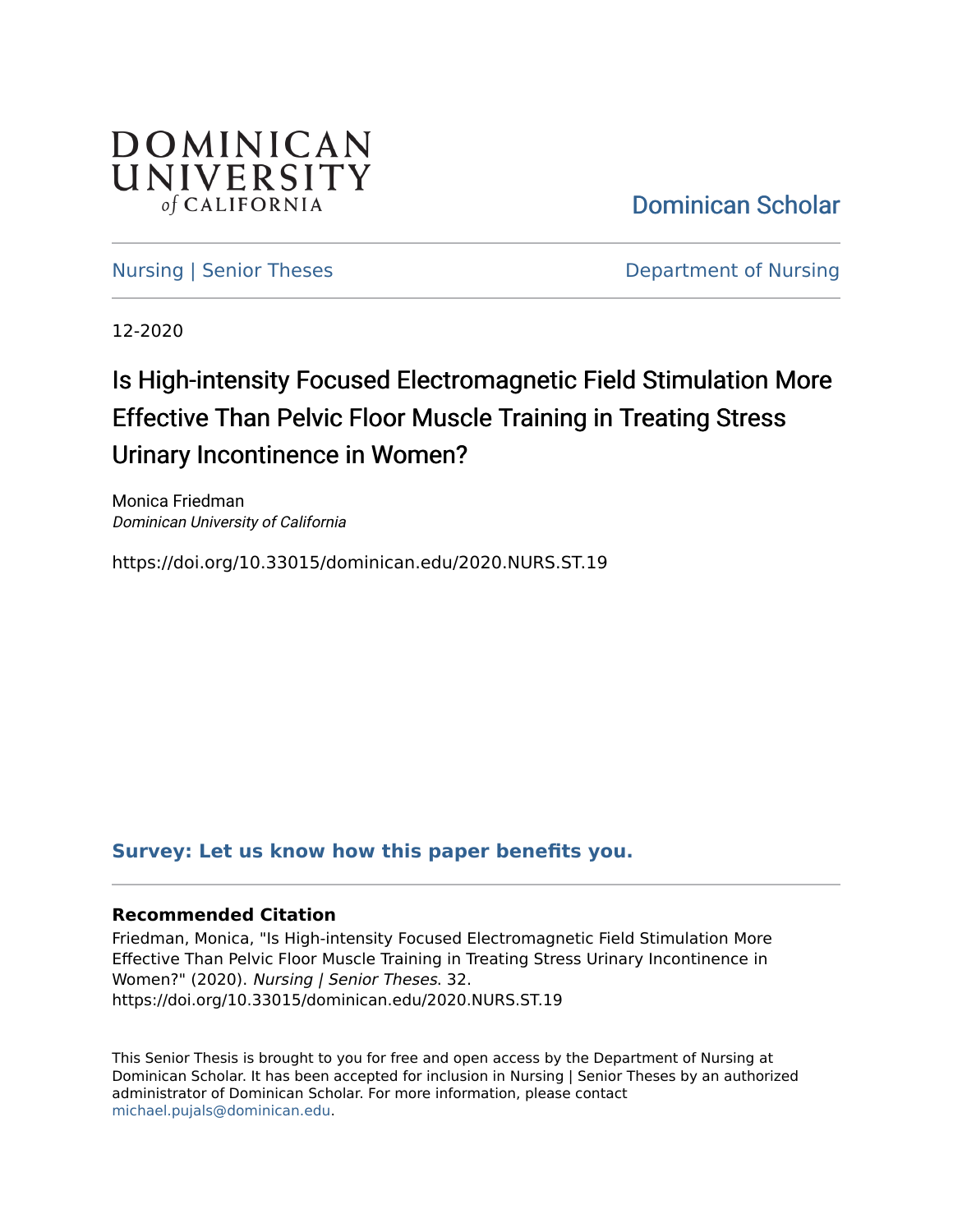# **Is High-intensity Focused Electromagnetic Field Stimulation More Effective Than Pelvic Floor Muscle Training in Treating Stress Urinary Incontinence in Women?**

Monica K. Friedman

Department of Nursing, Dominican University

NURS 4500: Nursing Research and Senior Thesis

Patricia R.E. Harris RN, CNS, PhD

April 24, 2020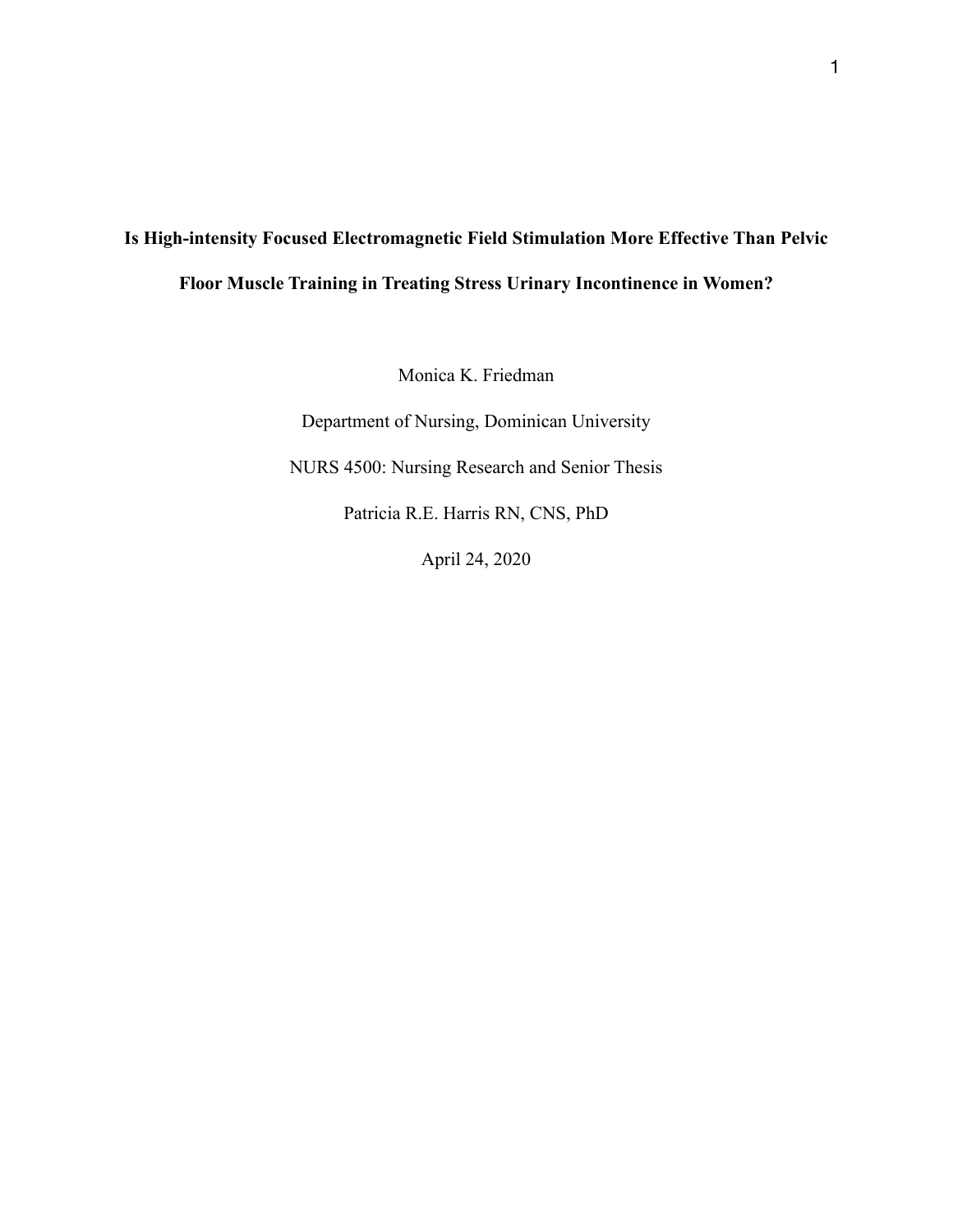#### **Abstract**

Stress urinary incontinence (SUI), an involuntary loss of urine during physical exertion or effort, affects a disproportionately large number of women worldwide. Although pelvic floor muscle training (PFMT) is the first-line treatment for urinary incontinence, long term adherence is low, and therefore, is usually not an effective treatment. Medications may be costly and aren't always effective; surgery is invasive and often not appropriate. This condition warrants further studies to find more effective solutions. The objective of this study is to evaluate whether or not highintensity focused electromagnetic stimulation (HIFES) is more effective than PFMT in treating stress urinary continence in women. This will be a two-arm, randomized, longitudinal, quantitative clinical trial with women who have SUI. Valid surveys will be used to analyze the severity and frequency of SUI. Two randomized groups will follow either a PFMT therapy or a HIFES therapy over the course of 6 months; analysis via surveys will be performed before therapy, at 3 months, and at the end of therapy (6 months); there will be a follow up analysis at 1 year, 3 years and 5 years after therapy was initiated. Four hundred fifty participants will be recruited from gynecologists, health clinics, and support groups within the Bay Area of Northern California for this proposed study.

*Keywords*: focused electromagnetic field, electromagnetic stimulation, pelvic floor muscle training, stress urinary incontinence, women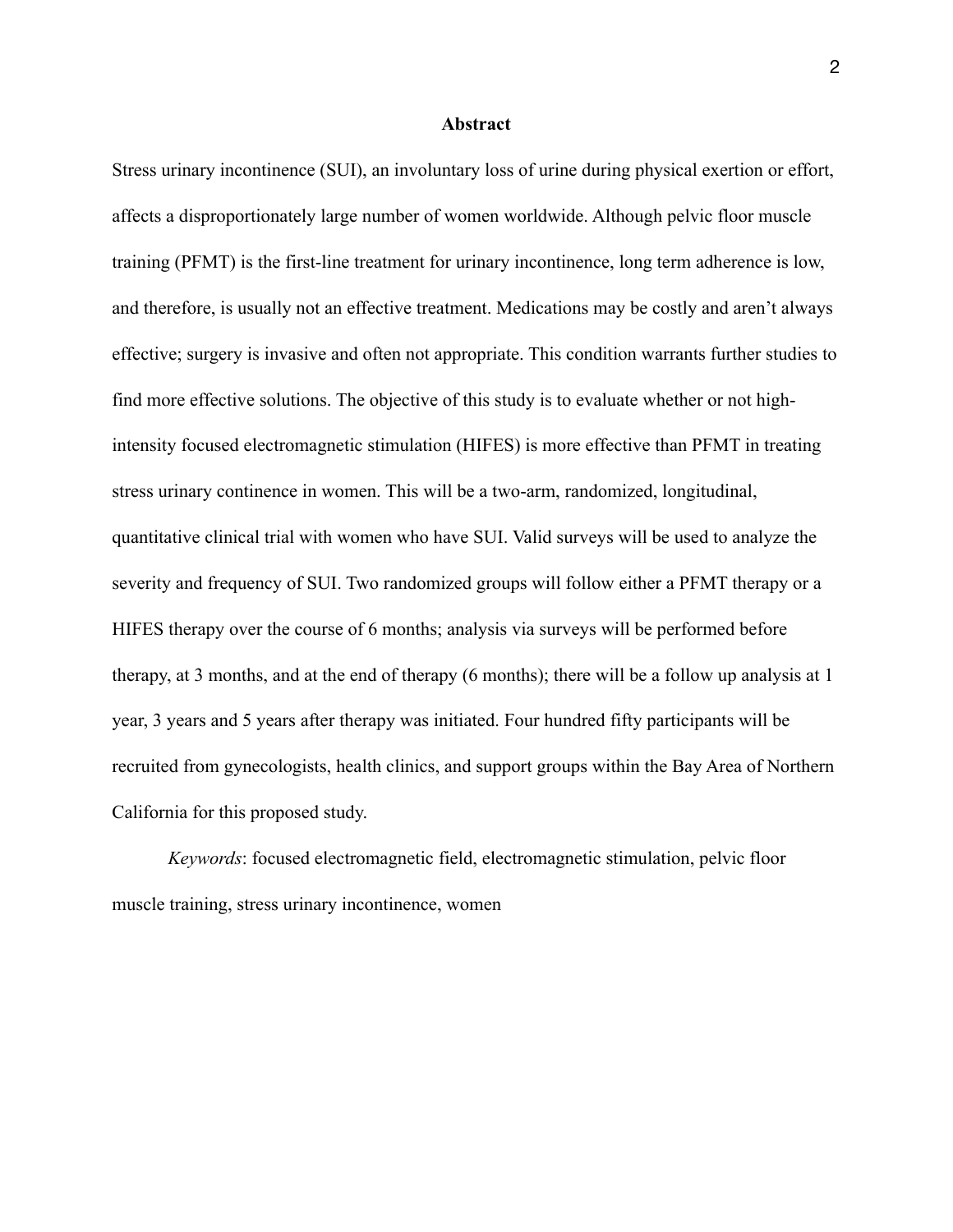| $\dots$ 18                          |
|-------------------------------------|
| .20                                 |
| Appendix A: Literature Review Table |
| Appendix B: RUIS Survey             |

# **Contents**

Appendix C: ICIQ-FLUTS Long Form Survey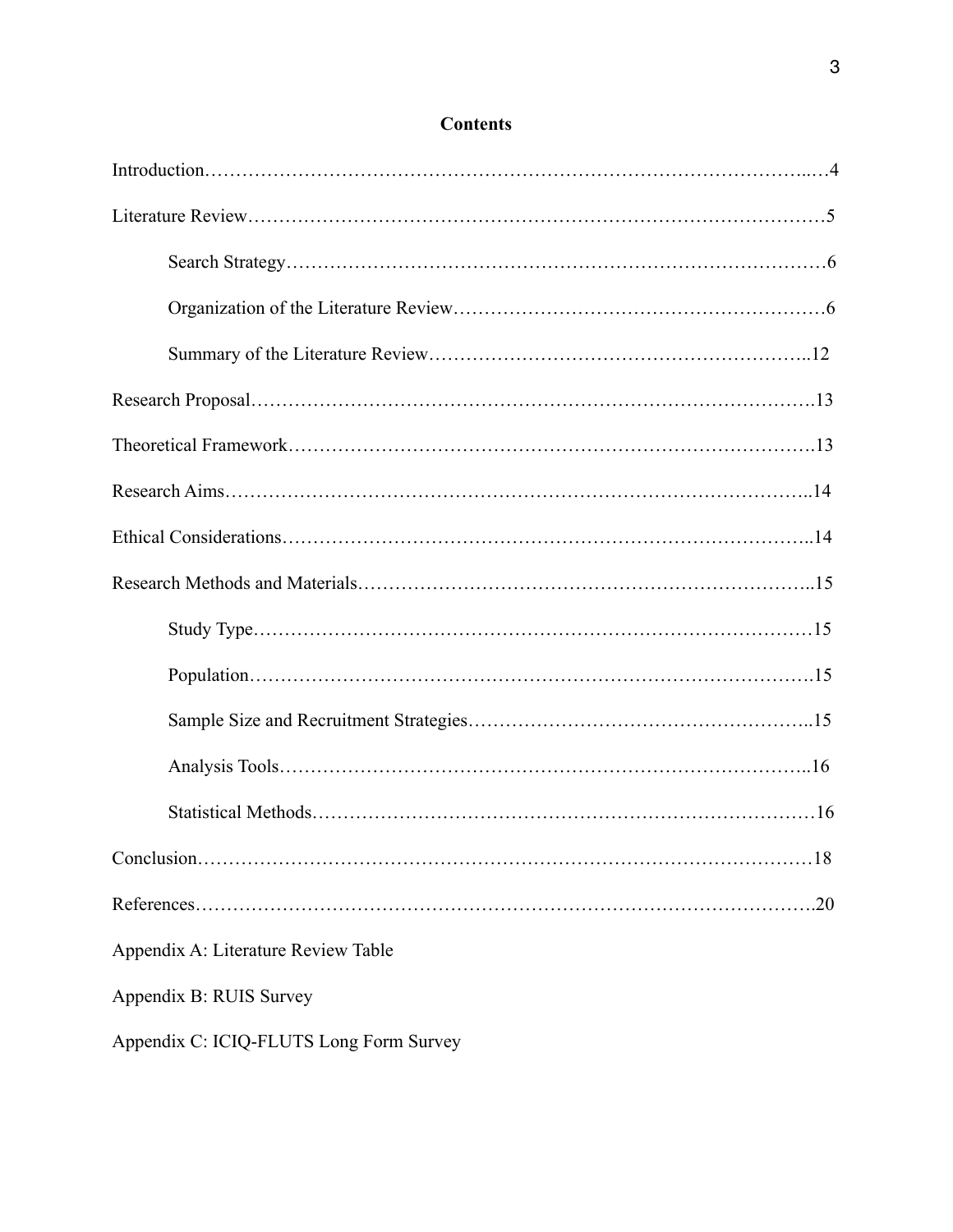# **Is High-intensity Focused Electromagnetic Field Stimulation More Effective Than Pelvic Floor Muscle Training in Treating Stress Urinary Incontinence in Women?**

 Urinary incontinence, an involuntary leakage of urine, affects millions of women around the world, negatively affects their quality of life, and is neither well-researched nor prioritized in women's healthcare. Loss of urinary control may be categorized as stress, urge, or mixed incontinence; incontinence results when the integrity of the structures and muscles of the pelvic region are lost or decreased.

 In the United States, urinary incontinence (UI) affects approximately 5 to 7 million young adult and middle aged women, and increases to approximately 8.5 million in older women (Lewis, 2014). Stress urinary incontinence (SUI) accounts for half of the UI cases, with 60% of the cases in women under the age of 60 ("Stress Incontinence in Women", n.d.). Although we know many of the etiologies of UI and associated risk factors, few of the women affected seek healthcare due to the stigma associated with UI, the lack of knowledge about UI and the anatomy and physiology of the pelvic floor region, and the general belief that UI is part of the normal aging process.

 Women of all ages may have SUI; however, the prevalence increases with childbirth and further increases with parity (Lowdermilk, Perry, Cashion, Alden, & Olshansky 2016). Other causes include menopause, obesity, and repeated heavy lifting or high impact sports. Management of SUI ranges from modification of one's lifestyle to surgical intervention, depending on the severity of the leakage and associated psychological and physical repercussions. First line therapy for stress incontinence is pelvic floor muscle training (PFMT);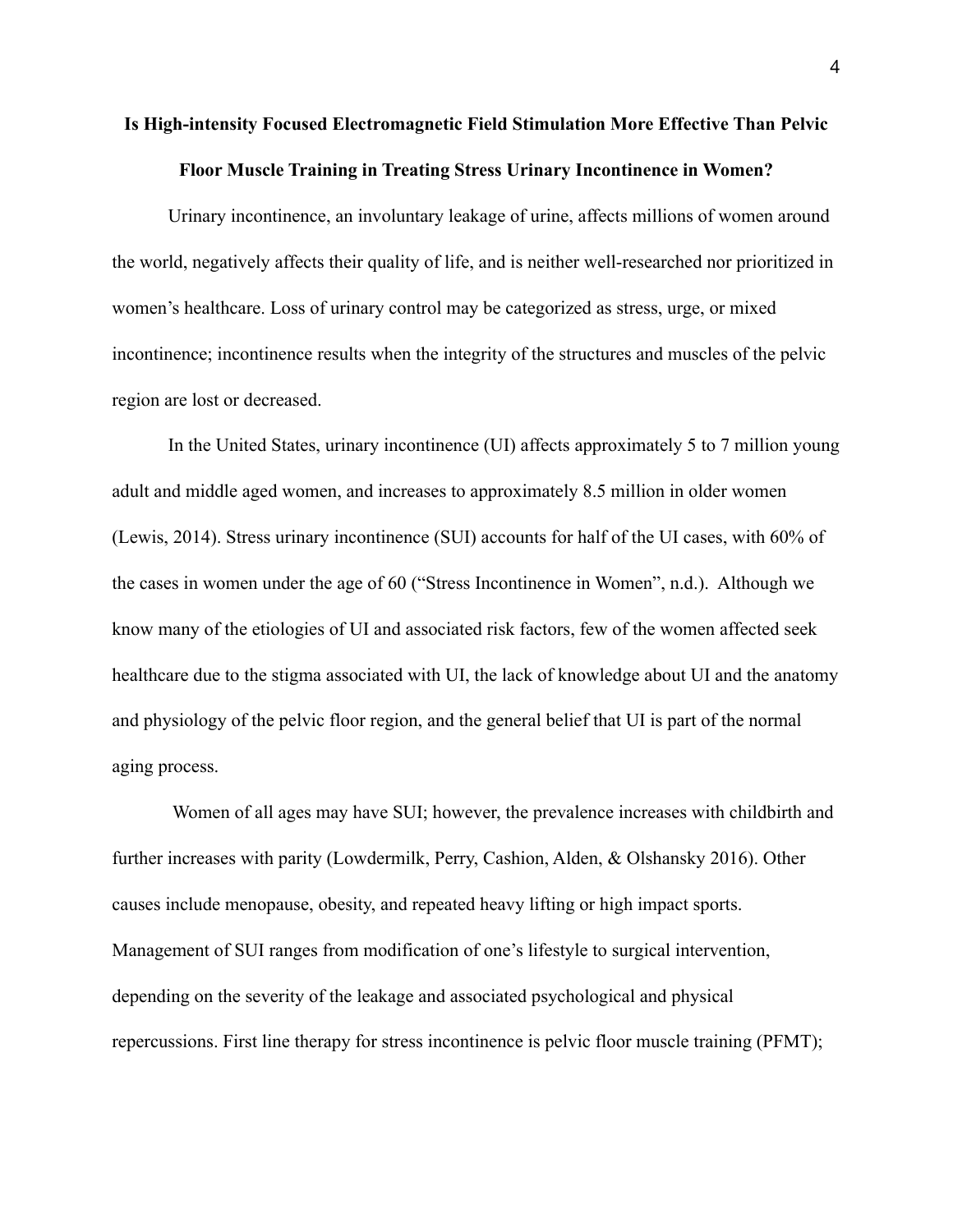however, adherence to a PFMT program has many variables with moderate success rates, and evidence of long-term benefit is lacking (Aoki, et al., 2017).

 Due to the challenges of compliance with a PFMT program, side effects and risks with medical and surgical interventions, lack of evidence for long-term effectiveness of PFMT, and lack of clear evidence to support additional interventions for SUI, this study proposes a trial investigating the long-term effects of PFMT therapy and a non-invasive high-intensity focused electromagnetic stimulation (HIFES) therapy for treatment and management of stress urinary incontinence in a diverse group of women. To better understand what is currently known about these interventions, I have conducted a search for trials involving PFMT and HIFES.

#### **Literature Review**

SUI has a very high prevalence in women worldwide, and has been associated with a decreased quality of life. Defined as an involuntary leakage of urine during effort (exercise, coughing, sneezing, laughing), this condition affects women of all ages; potential causes are dysfunction of the sphincter and pelvic muscles due to aging, trauma or congenital defects (Lowdermilk et al., 2016). PFMT is usually the first line of treatment; however, adherence is low and long-term effectiveness has not been shown. HIFES is a new treatment for urinary incontinence (UI), and may be the most effective course of therapy for many women with compromised integrity of the pelvic floor structures and/or muscles. I have conducted a research of the recent literature on the effectiveness of and adherence to pelvic floor muscle training and focused electromagnetic stimulation on SUI in women. The objective of this review was to examine the most recent and relevant studies in order to assess the effectiveness of both types of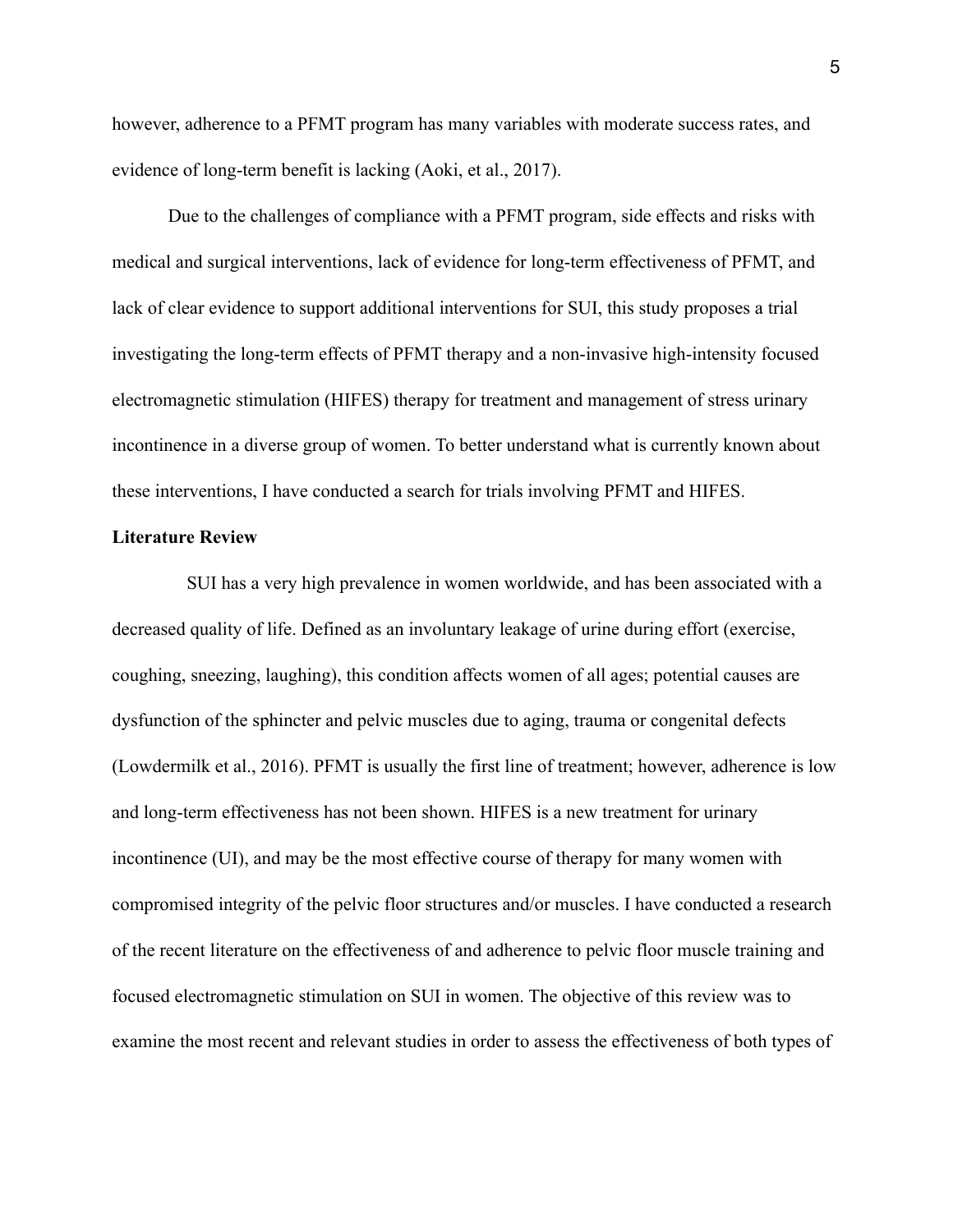therapy in treating SUI in women of all ages. A secondary aim was to investigate if protocols or guidelines exist for optimal outcomes of HIFES.

# *Search Strategy*

 To search the research literature, I used the following databases: PubMed, Cochrane, CINAHL and Iceberg. The following search words were used together and separately: female; urinary incontinence; stress urinary incontinence; effectiveness; pelvic floor muscle training; pelvic floor therapy; long-term effectiveness; focused electromagnetic field therapy; electromagnetic field; adherence to pelvic floor therapy; and, adherence. I found over forty-five articles; however, many were not specific to the parameters of my research. I chose literature published between 2015 and 2020, and written by primary sources. Articles involving primarily urge UI and fecal incontinence were discarded, as were articles using solely men, or men and women in their samples. I also discarded articles on incontinence related to specific types of childbirth and the use of delivery assistance. Studies involving solely the effects of SUI on quality of life were not included in research, nor were studies relating urinary incontinence to depression. Literature including other modalities of UI treatment, such as surgery, medication, biofeedback, vaginal cones, pessaries and electroacupuncture were not reviewed. Finally, literature involving electromagnetic field therapy used for other areas of the body were not included in this review.

## *Organization of the Literature Review*

 For this review, I chose six articles which can be grouped into two categories: three diverse studies related to the effectiveness of and adherence to PFMT; and, three studies related to the effectiveness of HIFES on SUI. In the first category, literature focusing on the short-term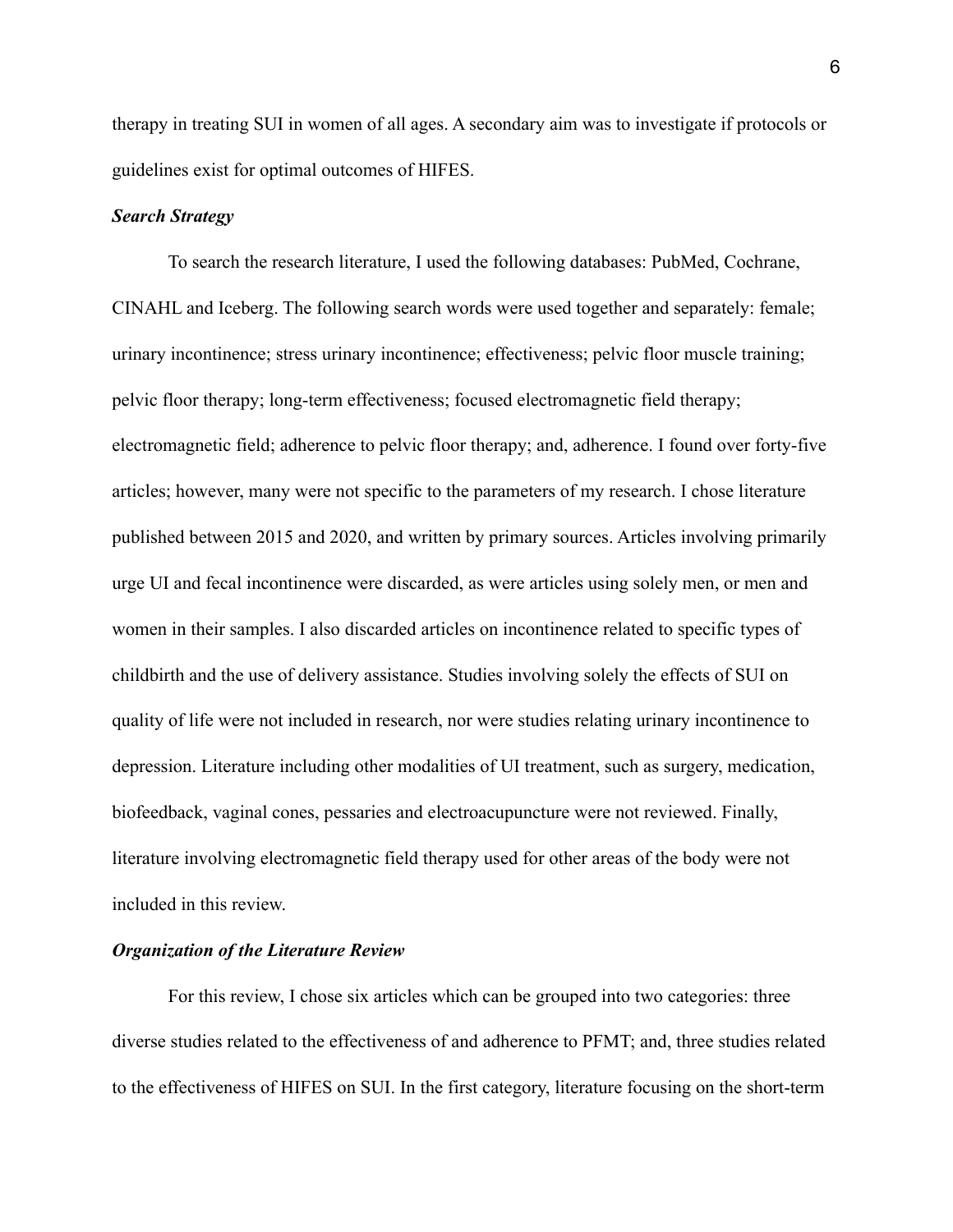effectiveness of PFMT in the treatment of SUI is prevalent, especially in studies that combine the therapy with other modalities of treatment to increase its effectiveness. Studies of long-term outcomes of PFMT therapy are very limited; I will include in this review the only relevant and fairly recent article I found that examines therapy outcomes after five years. The second and third studies on PFMT relate to adherence to therapy, and the factors contributing to its barriers. Regarding the second category, focused electromagnetic stimulation is a fairly new intervention, thus few studies have been completed regarding its effectiveness on SUI in women. In this review, I included the only study I found that evaluated outcomes one year after treatment ended. The second and third articles evaluated the effectiveness of HIFES using a sham arm as a control, and comparing HIFES to PFMT. See Appendix A for the literature review table.

**Short-term Effectiveness of PFMT and Adherence.** Currently, there is a dearth of studies evaluating long-term effectiveness of PFMT in treating females with SUI. In a crosssectional follow-up study, Beyar and Groutz (2017) sought to evaluate UI symptoms, quality of life, and rates of adherence 5 years after completing a PFMT program. Of 208 women who passed the inclusion and exclusion criteria, and completed the training program, 132 were available for analysis. Of these, 55 women (42.7%) reported some adherence to the training regimen. Five years after completion of the therapy, 97% of participants reported symptoms of UI, with 36% experiencing "frequent episodes (two or more per week) of incontinence regardless of adherence to training" (Beyar & Groutz, 2017, p. 133). Beyar and Groutz (2017) summarized that while SUI frequency and amount of leakage had improved, symptoms persisted despite a decent rate of adherence; furthermore, adherence was not correlated to better outcomes. Limitations of this study include a lack of data from participants who didn't respond to the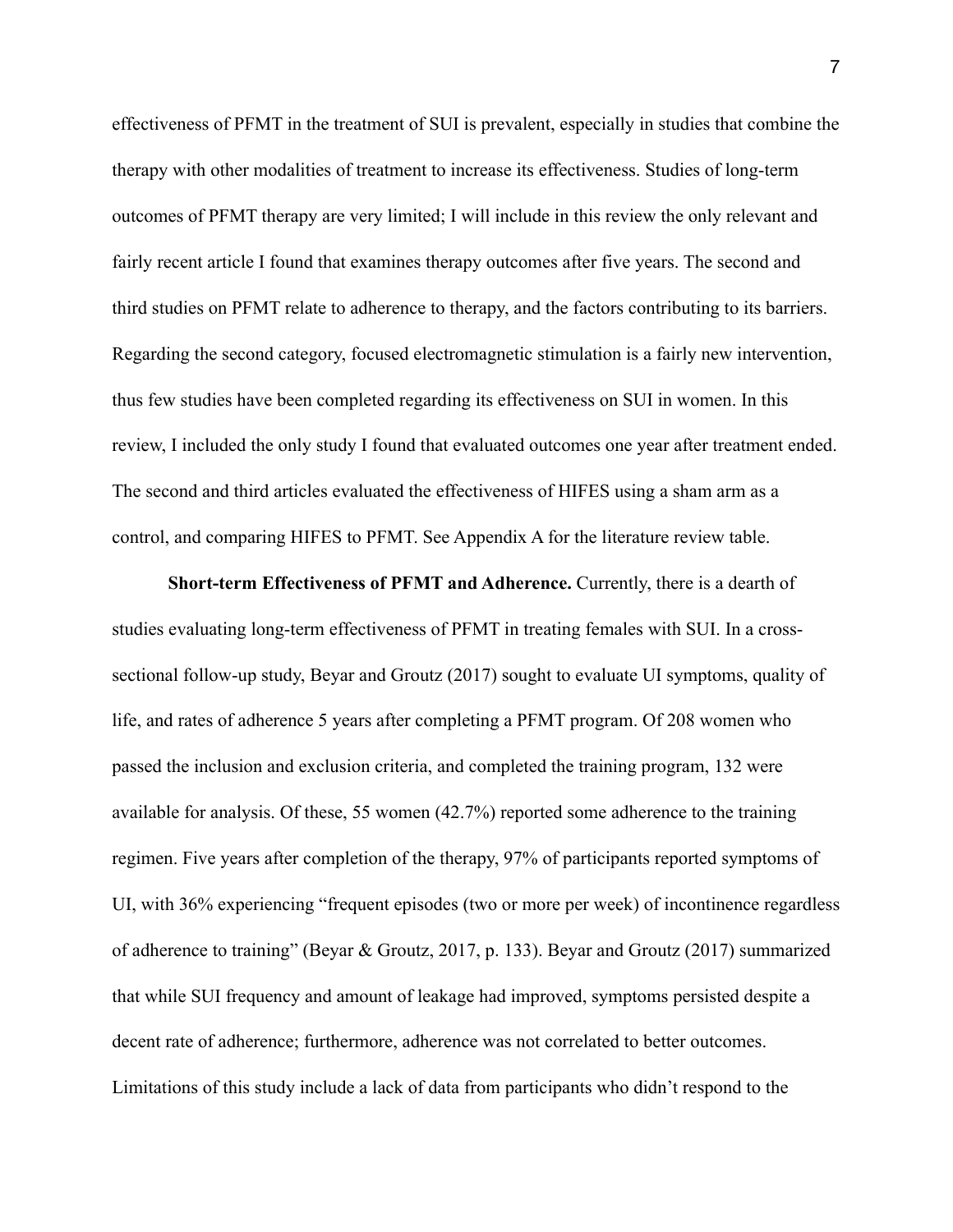follow up study; a less diverse sample due to highly motivated and educated participants; the assumption of proper exercise technique; the lack of severity in baseline UI symptoms; and, the subjective evaluations of adherence and symptoms. The authors found that previous studies are inconsistent in exercise guidelines such as frequency and duration, and concluded that more studies are needed to establish "optimal training protocols" and to evaluate the long-term effectiveness of PFMT as a treatment for SUI in women (Beyar & Groutz, 2017).

 In order to study the adherence to and effectiveness of a therapy program, it is important to understand if participants find the therapy to be valuable and worth their time and energy. In a qualitative exploratory study, Grant and Currie (2020, p. 1) used focus groups to "explore perceptions and acceptability of a postnatal physical activity and PFMT intervention with postnatal women in Scotland". They found that during antenatal and postnatal care, pelvic floor rehabilitation was not prioritized with sufficient explanations and support (Grant & Currie, 2020). After collecting data from online and in-person interviews with 31 women who had given birth within the last 5 years, Grant and Currie (2020) learned that lack of time and child care were major barriers to engaging in physical activity. Specifically regarding pelvic floor muscle (PFM) exercises, Grant and Currie (2020) found that while most women in the study were told to do the exercises during an antenatal appointment, they were never taught proper technique for PFMT and didn't know if their technique was correct, which presented a definite barrier to doing PFM exercises. All of the participants agreed that a postnatal session with a therapist to teach correct technique, as well as the use of an app would be very useful (Grant & Currie, 2020). The findings also illustrated that the benefits of PFMT weren't explained adequately before, during and after pregnancy; and, there was a lack of attention to women after childbirth, especially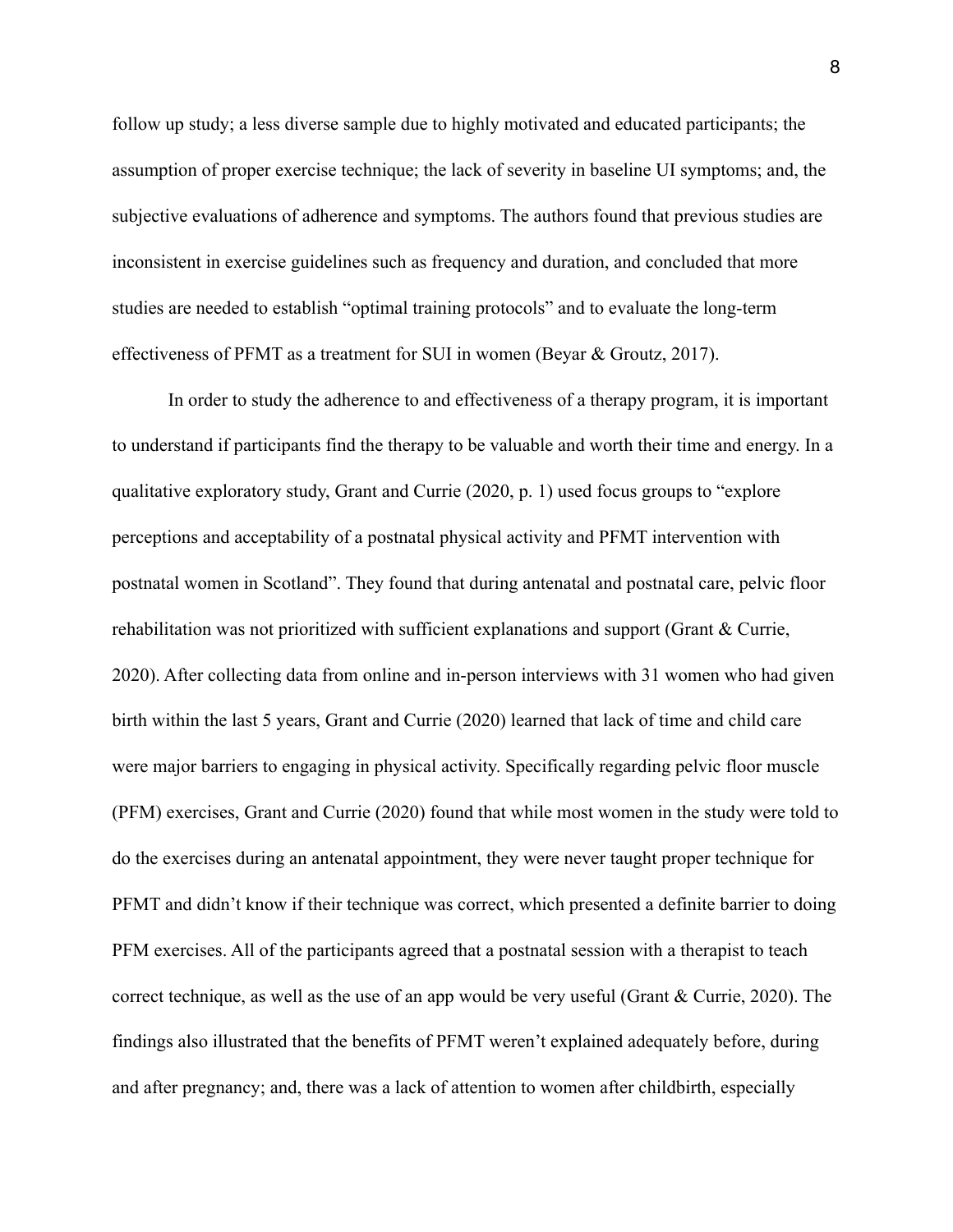regarding PFMT (Grant & Currie, 2020). While there is sufficient evidence to support the effectiveness of treatments for UI, the authors found there is little research on the development of interventions, including the timeframe for rehabilitation and the perceptions of the interventions (Grant & Currie, 2020). They concluded that there is a need for further study on optimal duration of therapy, and for relative guidelines and protocols to support specific pelvic floor structure interventions (Grant & Currie, 2020).

 While PFMT is effective in the short-term treatment and management of UI symptoms, effectiveness requires adherence (Sacomori et al., 2015). Finding inconsistent results regarding supervised versus non-supervised therapy interventions in the literature, Sacomori et al. (2015) assessed urinary incontinence symptoms, self-efficacy and PFM function with and without added strategies to improve both self-efficacy and adherence to PFMT. In a two-arm randomized, controlled trial, the authors found that including a testimonial video, reminder magnet, and a short-term and long-term goal-setting discussion did not increase rates of adherence (Sacomori et al., 2015). Although both the experimental and control groups received instruction in mastery of the exercises, the additional interventions did not change the participants behaviors; in both groups, adherence fell sharply between the 30 and 90-day assessments (Sacomori et al., 2015). According to Sacomori et al. (2015), positive feedback, persuasion, and mastery experience contribute to self-efficacy; factors increasing mastery of the exercises may have resulted in greater self-efficacy and therefore adherence. These factors include "enabling mastery experience through periodically supervising the exercises, giving constant feedback, and encouraging self-instructed performance" (Sacomori et al., 2015, p. 21). While there are few studies that examine the beneficial effects of strategies used to improve adherence to PFMT, an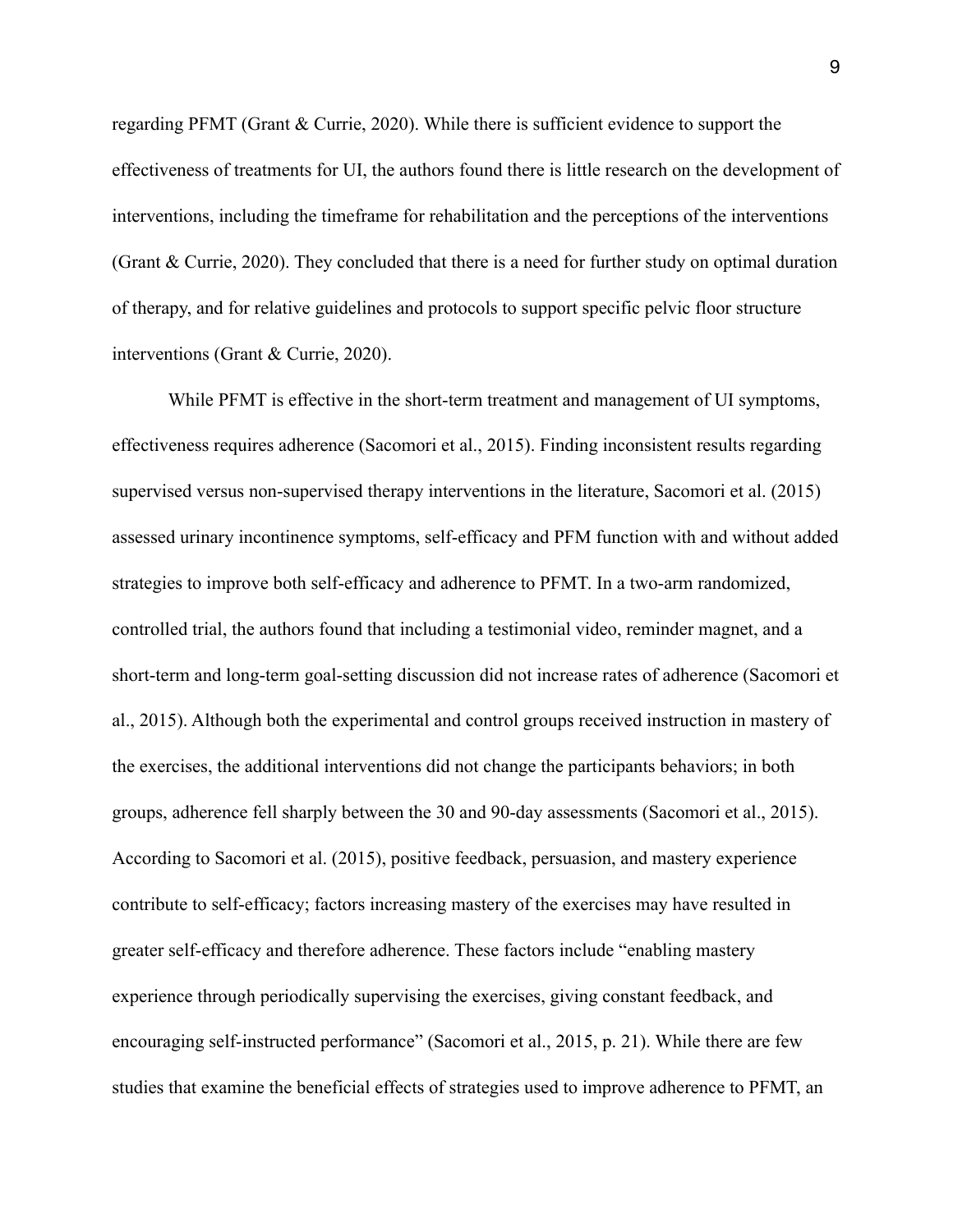intervention using an electronic reminder improved adherence yet did not improve symptoms of urinary incontinence (Sacomori et al., 2015). Limitations to this study were a lack of contrast in interventions between the two groups even though adherence rates were relatively high after one month, which may be due to the instruments used and. The authors concluded that supervised training with supportive therapists are effective in promoting adherence, and with the use of well-designed instruments, can be effective for urinary incontinence management and symptom improvement (Sacomori et al., 2015).

**Effectiveness of HIFES Therapy**. A relatively new therapy for UI is the use of noninvasive HIFES of the pelvic floor muscles. In analyzing the impact of extracorporeal magnetic innervation (ExMI) in treating SUI in women, Weber-Rajek et al. (2018) assessed UI severity in 52 women over the course of 4 weeks. In this randomized, double-blind, controlled pilot study, participants in the experimental group sat three times a week for 15 minutes on a non-invasive chair that emitted magnetic stimulation to the pelvic floor region; the intensity of the electromagnetic stimulation was gradually increased in a pulsed manner from 20% to 100% (2.0 Tesla at 50 Hz), or the highest-tolerated level, throughout the sessions (Weber-Rajek et al., 2018). Although the study cited several limitations, the Weber-Rajek et al. (2018) found a statistically significant improvement in UI using the RUIS (P=0.001), improvement in depressive symptoms (P=0.006), and decrease in myostatin concentration (P<0.001), a protein that increases with skeletal muscle inactivity. Besides a small sample size, the age range of the participants was narrow (61-76 years), long-term outcomes were not assessed, and the study was not truly doubleblind, since participants using the chair could feel pelvic floor contractions during the intervention (Weber-Rajek et al., 2018). Weber-Rajek et al. (2018, p. 2) concluded that although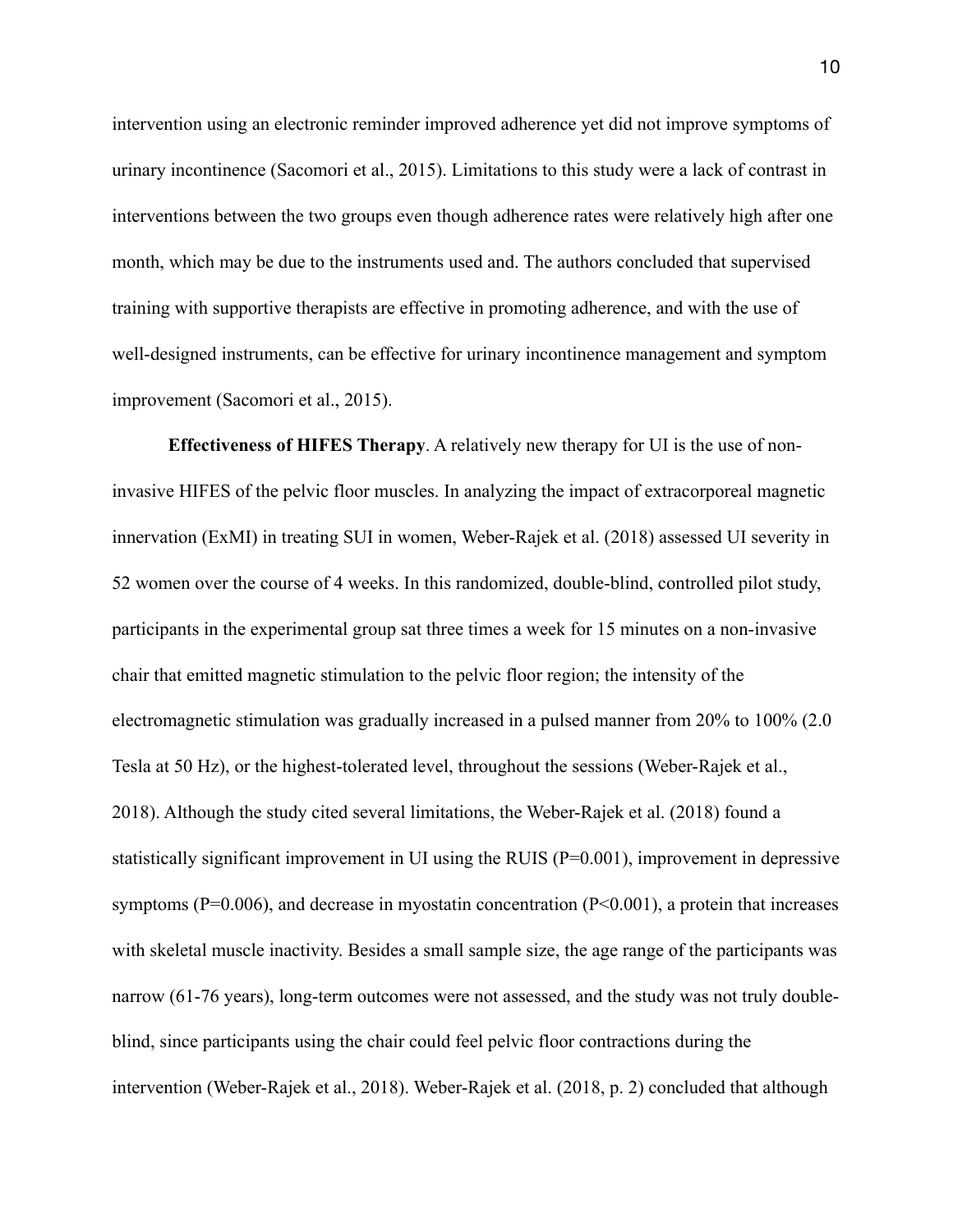"further trials are needed to determine optimal treatment protocols for different UI types, ExMI can be an effective treatment method for SUI".

 In another study on the effectiveness of HIFES of the pelvic floor region, Samuels et al. (2019) found clinical improvement of UI, as well marked improvement in quality of life. Conducting a single-arm, open-label, multi-center prospective study, the authors enrolled 75 adult women with SUI, UUI, or MUI between the ages of 22 and 89; these women received 2 - 28 minute treatments weekly for three weeks using the BTL EMSELLA chair, a device similar to the one used in the previously reviewed study by Weber-Rajek et al. (2018). Using the ICIQ-UI SF for evaluation, Samuels et al. (2019) found that participants saw clinically significant improvement after the six treatments (P<0.001), and further improvement after the 3-month follow up (P<0.001). The authors clarified that two major advantages to HIFES therapy are the targeted stimulation of the pelvic floor region, and the production of thousands of pelvic floor muscle contractions in each session (Samuels et al., 2019). Although long-term outcomes, more objective evaluation tools, and a true control group would further validate the study, HIFES can effectively treat SUI, UUI, and MUI (Samuels et al., 2019).

 Lim et al. (2017) designed a randomized, double-blind, sham controlled study evaluating outcomes one year after 120 women completed 16 sessions of pulsed magnetic stimulation (PMS) therapy using the Pelvicenter device (similar to the devices used by the other two studies reviewed here). Realizing that a study of long-term results using a true sham control arm didn't exist in the literature, Lim et al. (2017) sought to improve the body of literature by gathering new data 12 months after the 2 month evaluation, and including a method of disguising the intervention by changing the direction of stimulation and greatly decreasing the strength of the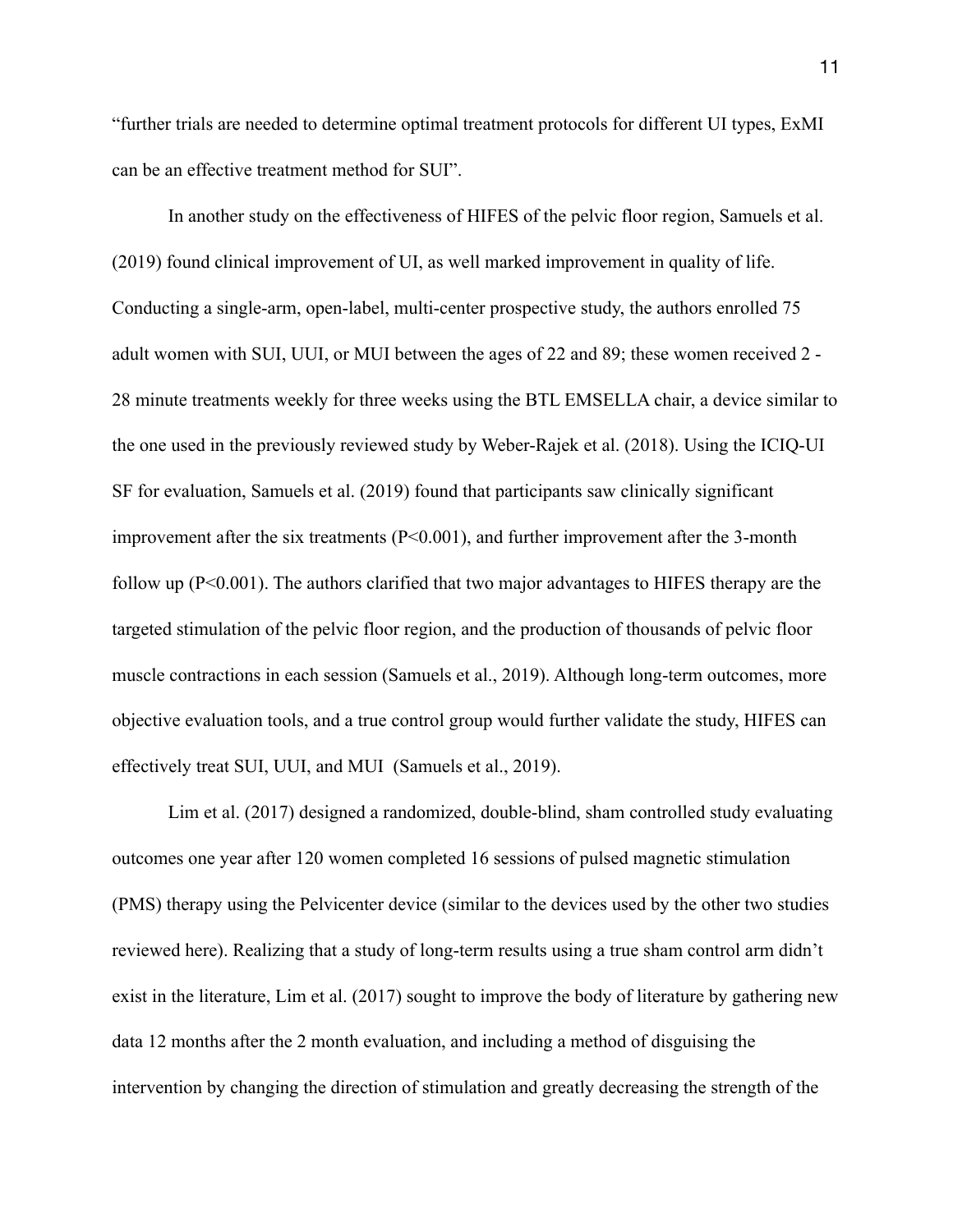impulses. These are major improvements to understanding treatment guidelines for FE therapy. While the analysis revealed statistically significant improvement (P=<0.001) in the active arm at 1, 2, and 14 months, the authors found a correlation between the number of therapy sessions and degree of effectiveness in the short-term: analysis after 1 and 2 months of treatment illustrated consistently significant improvements from 4 to 8 weeks, illustrating that 4 weeks of therapy is not sufficient for optimal results (Lim et al., 2017). Conversely, after 14 months, some participants who received 32 total sessions reported lower "subjective and objective cure rates" than some who received 16 total sessions; Lim et al. (2017) speculated that this may be due to the fact that participants who received 32 sessions initially had more severe symptoms of UI, thus higher baseline scores on the ICIQ-UI SF. Lim et al. (2017, p. 6) concluded that "PMS is an attractive and promising nonsurgical alternative for patients who do not want to undergo surgery"; furthermore, they suggest additional long-term trials are necessary to further compare PMS with PFMT.

# *Summary of the Literature Review*

 Research findings of HIFES consistently support the effectiveness of electromagnetic stimulation on stress urinary incontinence in women, with consistent statistically significant improvements in clinical UI symptoms. Studies evaluating PFMT therapies did show short-term improvements; however, studies also found that adherence is low in both short-term and longterm analyses. Barriers to adherence of a PFMT program were a lack of education regarding the functions of the pelvic floor structure; a lack of time to do the therapy; a lack of motivation to do at-home exercise; incorrect exercise technique; and lack of coaching and positive reinforcement from a knowledgeable therapist. Labor and delivery, geriatric, primary care, and medical-surgical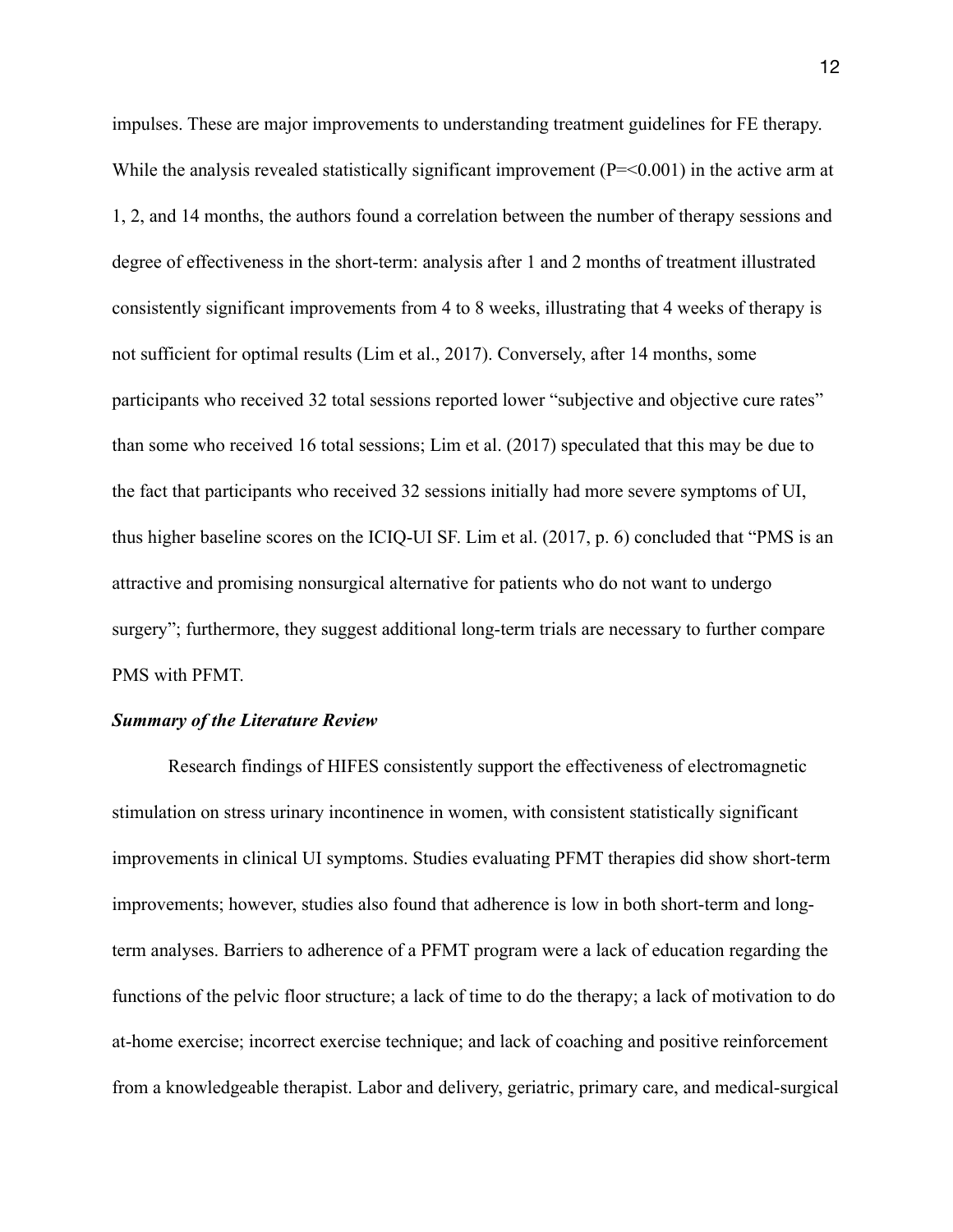nurses may use this information to educate their patients on the anatomy of pelvic floor structures, and the importance of pelvic floor function and strength. While this topic warrants further study regarding long-term outcomes, accessibility to treatment, and optimal guidelines and protocols for use of electromagnetic stimulation on SUI, available studies show universal effectiveness of this therapy for the improvement and/or the cure of urinary incontinence.

#### **Research Proposal**

Will high-intensity focused electromagnetic stimulation therapy demonstrate increased long-term effectiveness compared to a pelvic floor training therapy in treating stress urinary incontinence in women? Secondarily, what are efficient therapy protocols and guidelines to produce the best possible results from a high-intensity electromagnetic stimulation therapy program? SUI is a condition affecting millions of women worldwide, yet very few studies show effective long-term success. The literature review I conducted revealed a gap in trials addressing the comparison of these two interventions with a large and diverse sample size, with long-term outcomes, as well as an absence of research related to optimal protocols for use of HIFES as an effective intervention for SUI. Therefore, I propose a study of SUI in women of diverse ages and backgrounds, that compares the effects of a PFMT therapy to a HIFES therapy on long-term symptom management and/or resolution.

#### **Theoretical Framework**

Due to the physical, psychological and social implications of SUI in females, Elizabeth Lenz's Theory of Unpleasant Symptoms, a holistic, middle-range theory, helps to understand the effects of urinary incontinence as multidimensional. The Theory of Unpleasant Symptoms involves the factors influencing symptoms, such as exercise and coughing, and the consequences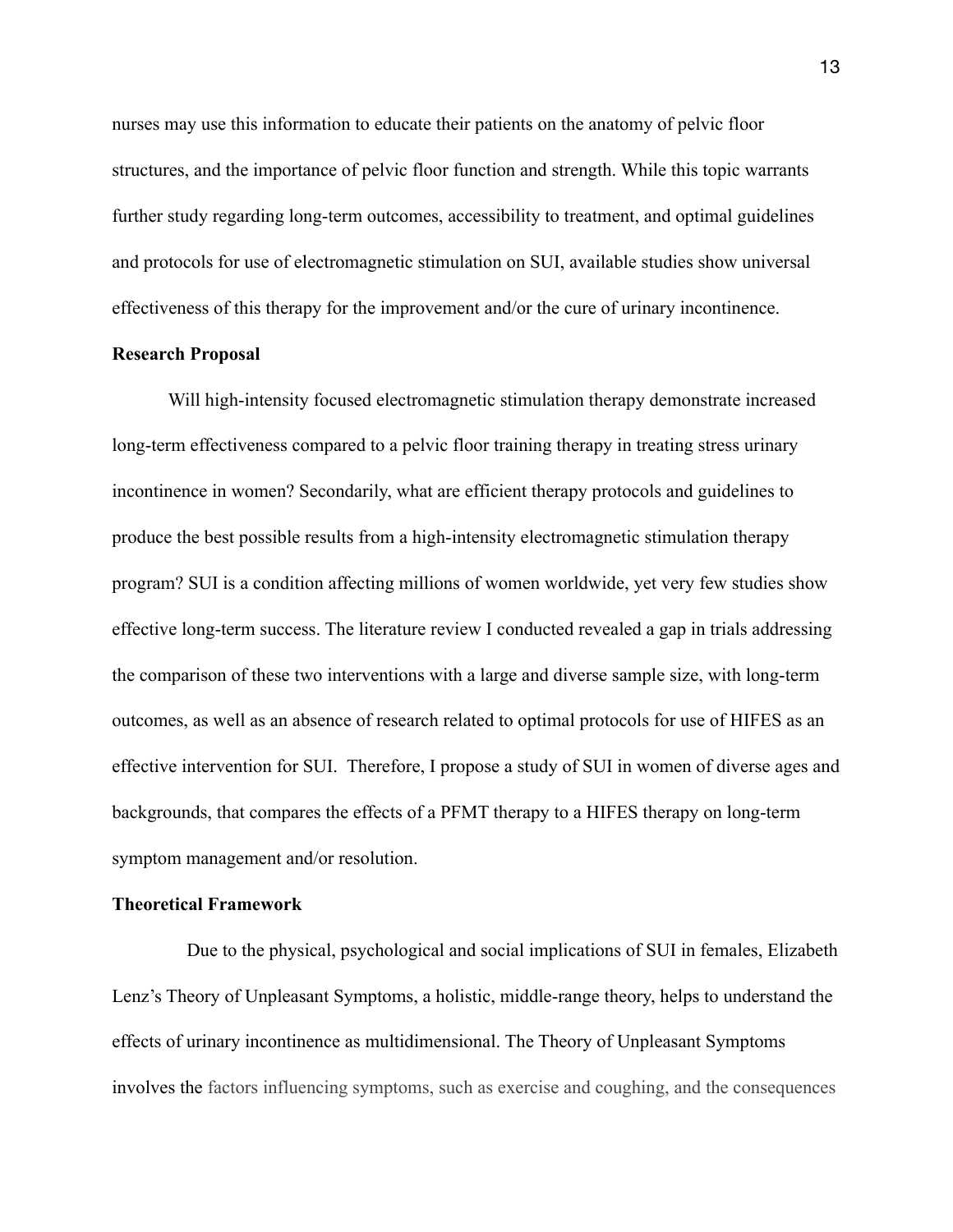of the symptoms, such as depression and embarrassment. While based on the idea that symptoms include the aspects of timing, intensity, quality, and distress, which can be measured, this theory also states that certain factors, such as when and where urinary incontinence occurs, can affect the experience of the leakage (Smith & Liehr, 2018). In other words, having urinary leakage while performing a dance on stage will result in a different experience than having urinary leakage while relaxing at home in front of the television. The theory also explains that symptom characteristics have a direct effect on symptom management or resolution: someone with severe urinary incontinence may be more inclined to choose a surgical intervention, while someone who notices improvement of their symptoms during a PFMT program may be motivated to continue therapy. The theoretical framework of this study is focused on the participants' UI symptoms and how the outcomes of the study are related to nursing practice.

#### **Research Aims**

The aim of this proposed study is to evaluate whether or not focused electromagnetic field therapy is more effective than pelvic floor muscle training in treating stress urinary continence in women. A secondary aim is to explore effective protocols and guidelines that will result in optimal long-term outcomes.

## **Ethical Considerations**

Full informed consent will be obtained by each participant prior to the study. Respect for anonymity, privacy, and confidentiality will be observed. All information will be stored on a password-protected computer; all data will be kept in strict confidentiality. Study will be reviewed by the Dominican University review board. All data, results, methods and procedures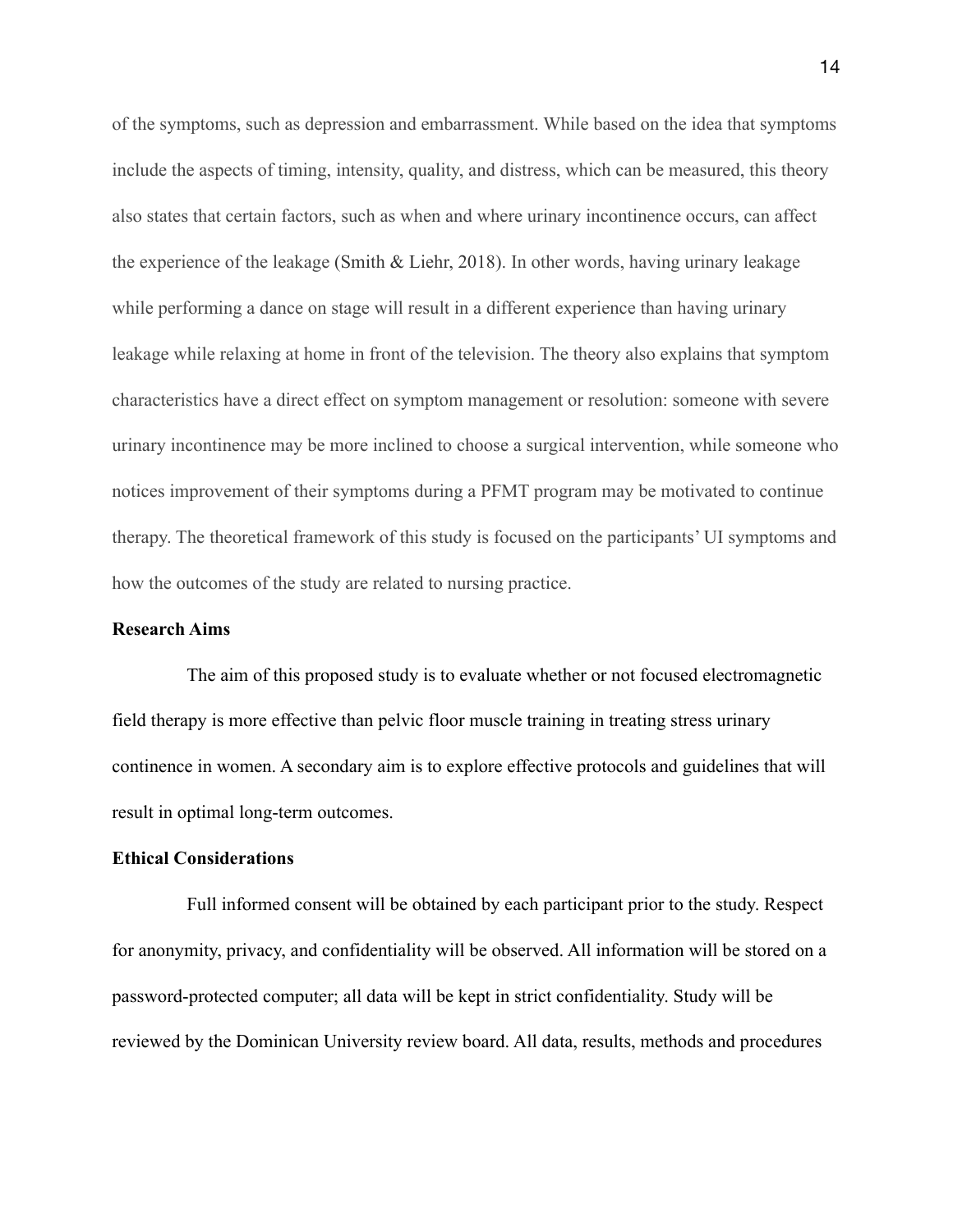will be reported honestly. Study will be terminated if and when one of the interventions is obviously more effective.

## **Research Methods and Materials**

#### *Study Type*

This study will be a two-arm, randomized, longitudinal, quantitative clinical trial. *Population*

The population will be women who have been diagnosed with SUI. Inclusion criteria are women over 18 years old, women willing to participate in a 5-year study, and women who live in the Bay Area and willing to drive to San Francisco, Walnut Creek or San Rafael for treatment. Exclusion criteria include women who are pregnant, or of child-bearing age not currently using birth control; who have been diagnosed with urge urinary incontinence, overactive bladder, pelvic organ prolapse, or congenital or structural abnormalities of the pelvic floor; who have pacemakers, replaced knees or hips; with active infection of the urinary tract; with malignancy, or cardiac arrhythmias; or, women with conditions contraindicated for PFMT or HIFES. Women who become pregnant or require surgery during the trial period will be excused from the study.

#### *Sample Size and Recruitment Strategy*

A convenience sample of 450 adult women will be recruited from gynecologists and urogynecologists around the Bay Area, the support forum message board of the National Association for Continence, and message boards at health clinics around the Bay Area.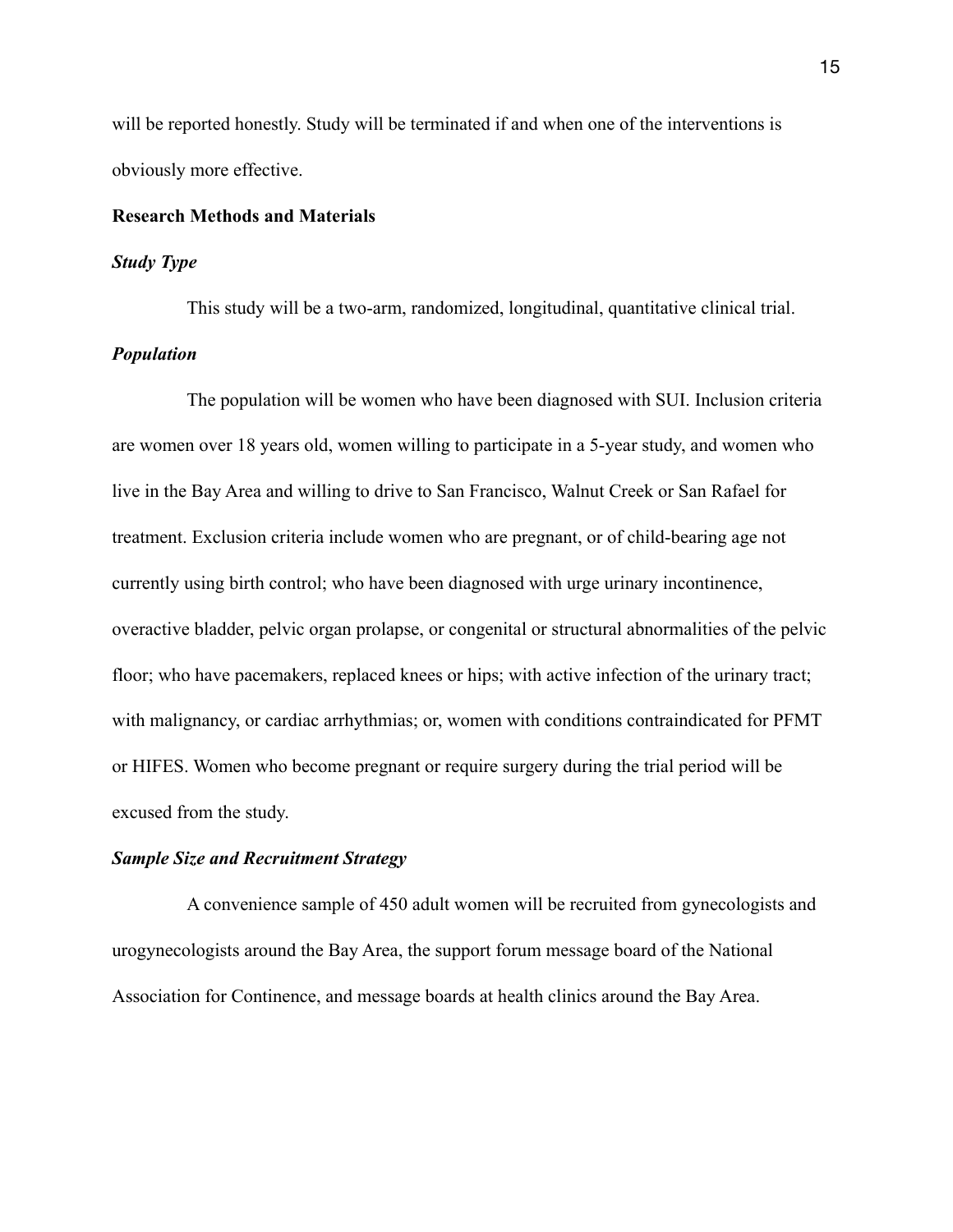#### *Analysis Tools*

The tools to be used in this study will be the Revised Urinary Incontinence Scale (RUIS) survey, and the International Consultation on Incontinence - Female Lower Urinary Tract Symptoms Long Form (ICIQ-FLUTS LF) survey. Both of these valid scales use numerical scores, which will then be analyzed. See Appendix B and C, respectively. Data will be selfreported, with assistance from an RN if needed.

#### *Statistical Methods*

 Before enrollment, volunteers will be assessed for eligibility, given details of the study and the questionnaires used for data collection, and asked to sign the informed consent. The diagnoses of SUI will be made previously by either a gynecologist or urologist. Participants will be assigned to either the PFMT group or the HIFES group using a random numerical allocation system. Before treatment begins, all participants will complete the RUIS and ICIQ-FLUTS LF surveys, with a nurse, to represent their baseline scores. The same surveys will be used for analysis at 3 and 6 months, and at 1, 3, and 5 years; a nurse will be available to the participants for survey completion assistance. The survey responses will be translated into a numerical scoring system and analyzed for statistical significance. The Student t-test will be used to evaluate the differences in the two sets of data, where the null hypothesis is that there is no difference in SUI symptoms between PFMT and HIFES therapies after treatment. A *p*-value <0.05 is considered statistically significant. Any adverse effects will be reported and noted.

**Pelvic Floor Muscle Training Group**. Before treatment begins, this group (Group A) will each have one-30 minute session with a nurse for education on the anatomy and physiology of the pelvic floor, as well as the objectives of PFMT. Furthermore, the nurse will instruct the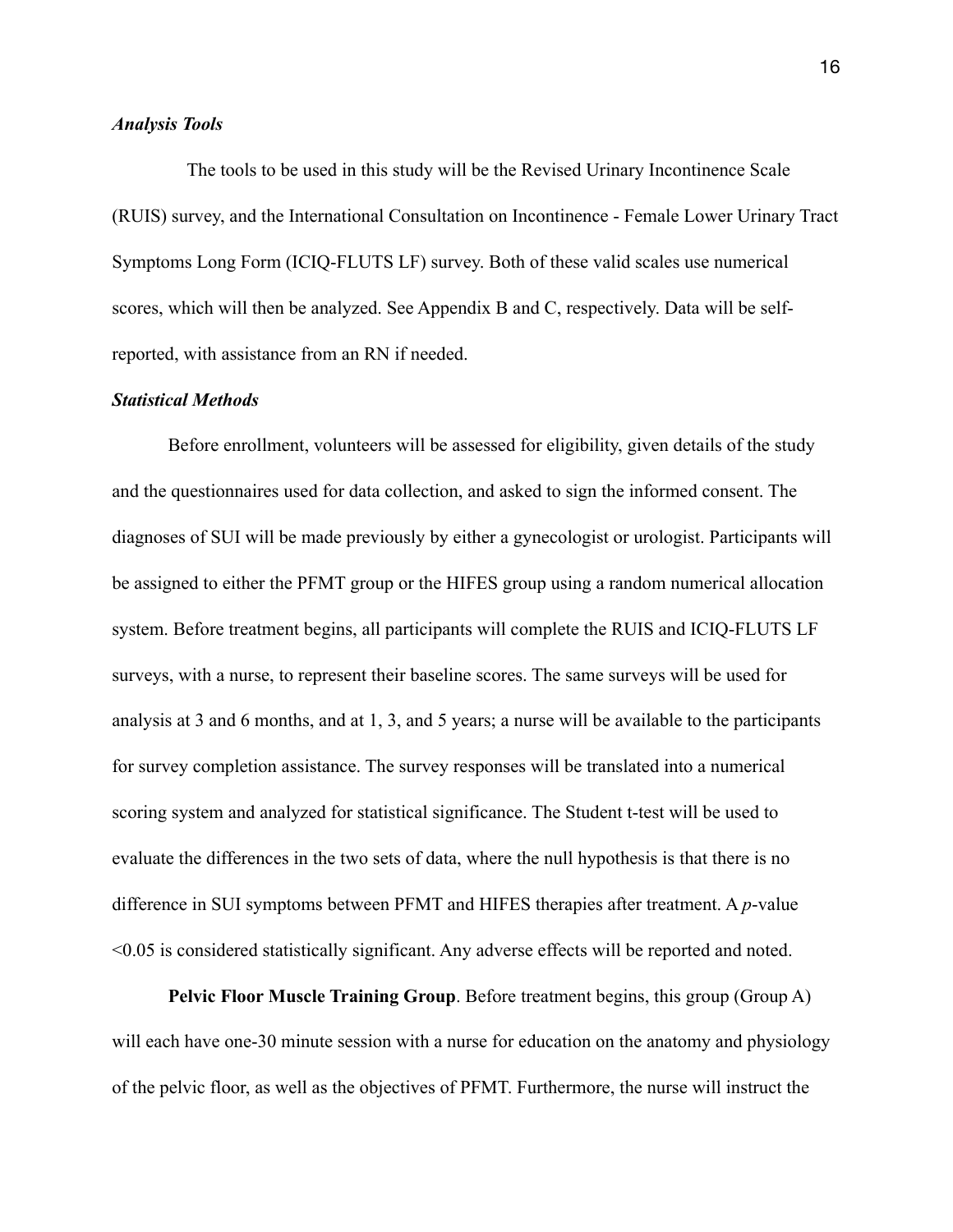participants on the correct technique for pelvic floor muscle exercises, explain the program, and practice the exercises with them. The program will include three daily sets of 10 quick, complete contractions, resting between each set, and two daily sets of 10 long contractions, resting between each contraction and between each set. The total sequence of 30 quick and 20 long contractions should take approximately 5-10 minutes per day, for a total of 12 weeks; from week 12 to week 24, participants should do the exercises 3 times per week. Each participant will be given a diary to record their exercises; adherence will be assessed via the questionnaires. Participants are invited to contact a nurse at any time for assistance with proper technique and/or desired feedback.

**High Intensity Focused Electromagnetic Stimulation Group**. The participants in this group (Group B) will use one of three Bay Area facilities to use the BTL EMSELLA chair for two-30 minute sessions per week for three weeks. Six months after treatment initiation, the participants will have a 30 minute BTL EMSELLA follow-up session. During each session, the participant will remain clothed and will adjust herself on the center of the chair to feel the contractions in the center of her perineum, with input from the nurse. The BTL EMSELLA device (BTL Industries Inc., Boston, MA) delivers electromagnetic waves that activate motor neurons in the pelvic floor muscles, causing over 11,000 contractions during each session ("Urinary Incontinence," n.d.). This device uses pulsed waves directed upward directly to the perineum at various time intervals throughout each session, and is powered externally from the chair. The nurse will gradually increase the intensity of stimulation, until it reaches 100% (2.5T), or as high as tolerated by the participant.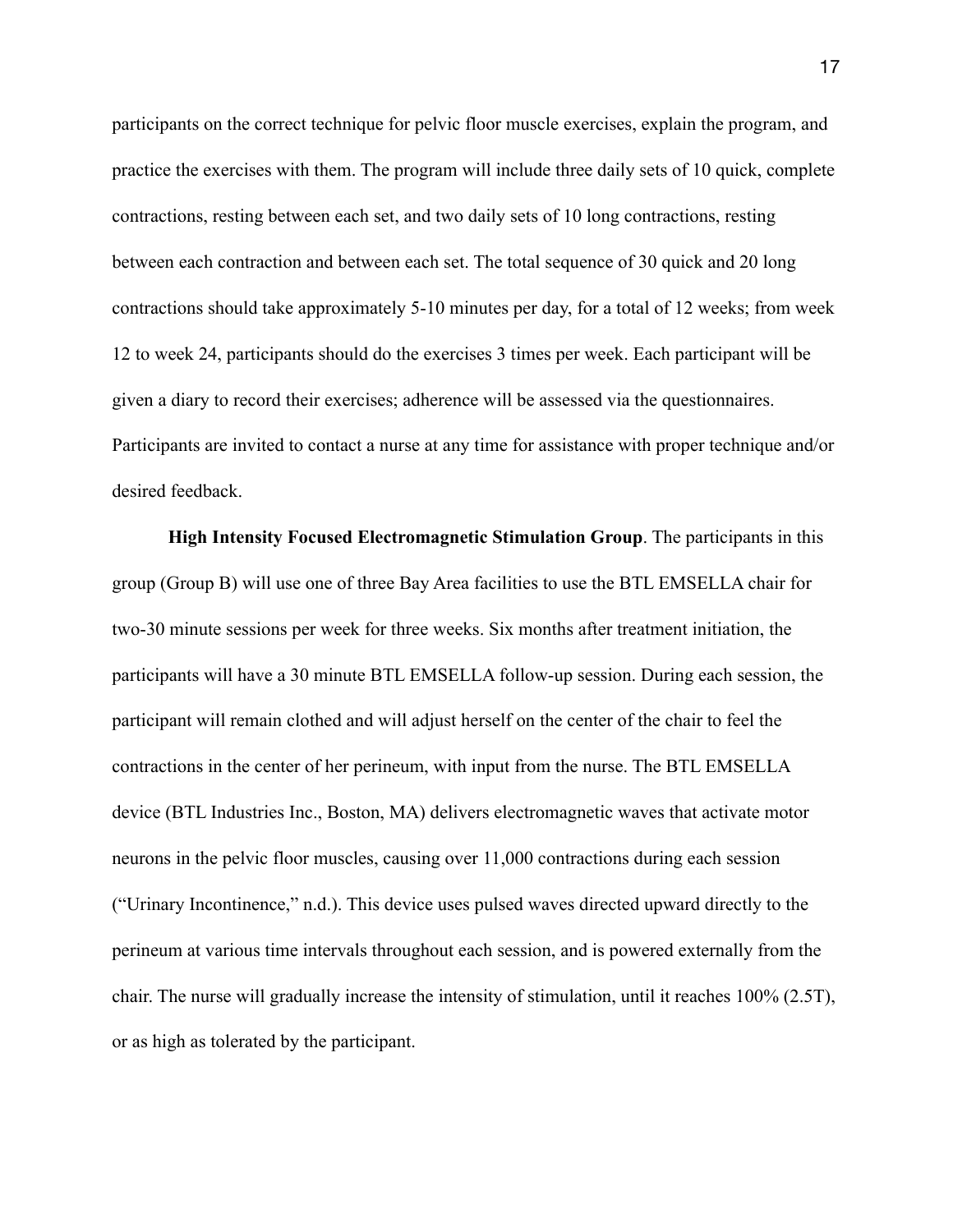#### **Conclusion**

 The global prevalence of stress urinary incontinence is high, yet effective therapies to improve or eradicate the symptoms of SUI are lacking. While some short-term studies show improvement with pelvic floor muscle therapy, the gold standard intervention for UI, studies also show that adherence to a PFMT program is low to very low, and incorrect technique often prevents success. There is a clear need for studies using alternate therapies that illustrate longterm success and validity. Focused electromagnetic stimulation has been shown to be effective in a few short-term studies; other advantages include no adverse effects, short overall treatment time, a high rate of automatic muscle contractions, and the ability to multitask during treatment.

The current available literature is lacking a definitive comparison between PFMT and HIFES in a long-term study, as HIFES is a relatively new treatment intervention for urinary incontinence. Furthermore, the literature lacks a significant study of the long-term effectiveness of HIFES and guidelines for optimal outcomes of this therapy. If this study shows statistically significant long-term SUI symptom improvement with high-intensity focused electromagnetic stimulation, healthcare professionals such as nurses, nurse practitioners, physicians, midwives, doulas and physical and occupational therapists will be able to use this information in their practices to assist and educate their patients who have stress urinary incontinence, or who expect surgical or childbirth trauma to the pelvic floor region. This study may also be used as an initial protocol for frequency of treatment for long-term effectiveness.

This proposed study takes an innovative approach to the lack of literature in this field. It has varied representation in age and background of participants; uses a large sample size from a moderately large geographical area; evaluates the effectiveness of this proposed protocol; and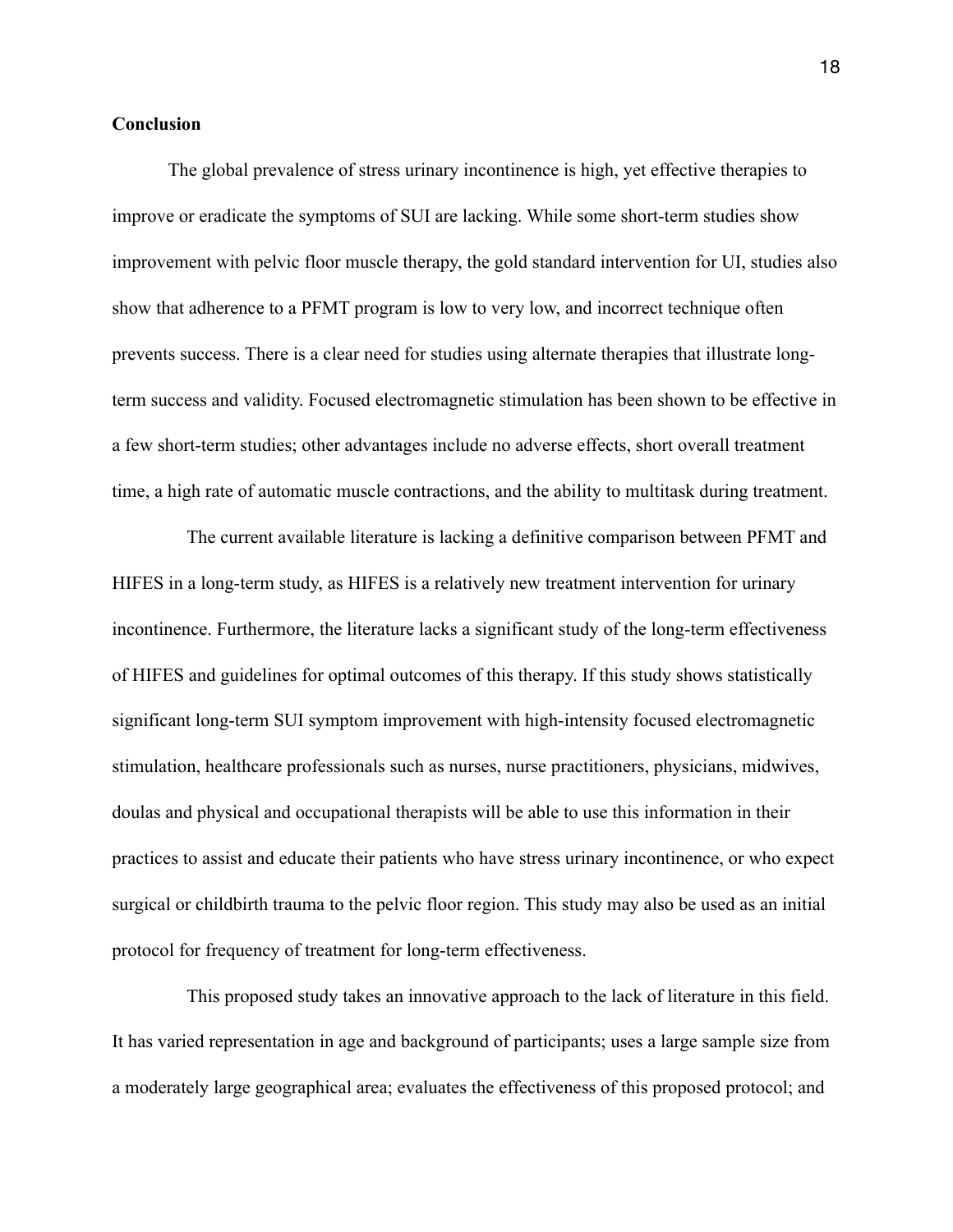assesses long-term outcomes. Limitations include the lack of a control group; subjective survey responses; lack of an objective analysis tool; nonresponse rate for one or more survey; and, a potentially high attrition rate in the long-term analyses, resulting in attrition bias.

 Further studies may include the availability and costs associated with high intensity focused electromagnetic stimulation; the effect of HIFES on mixed, and urge urinary incontinence; guidelines and protocols for optimal results; and, both the short-term and longterm effects of prenatal HIFES on the strength of the pelvic floor after childbirth.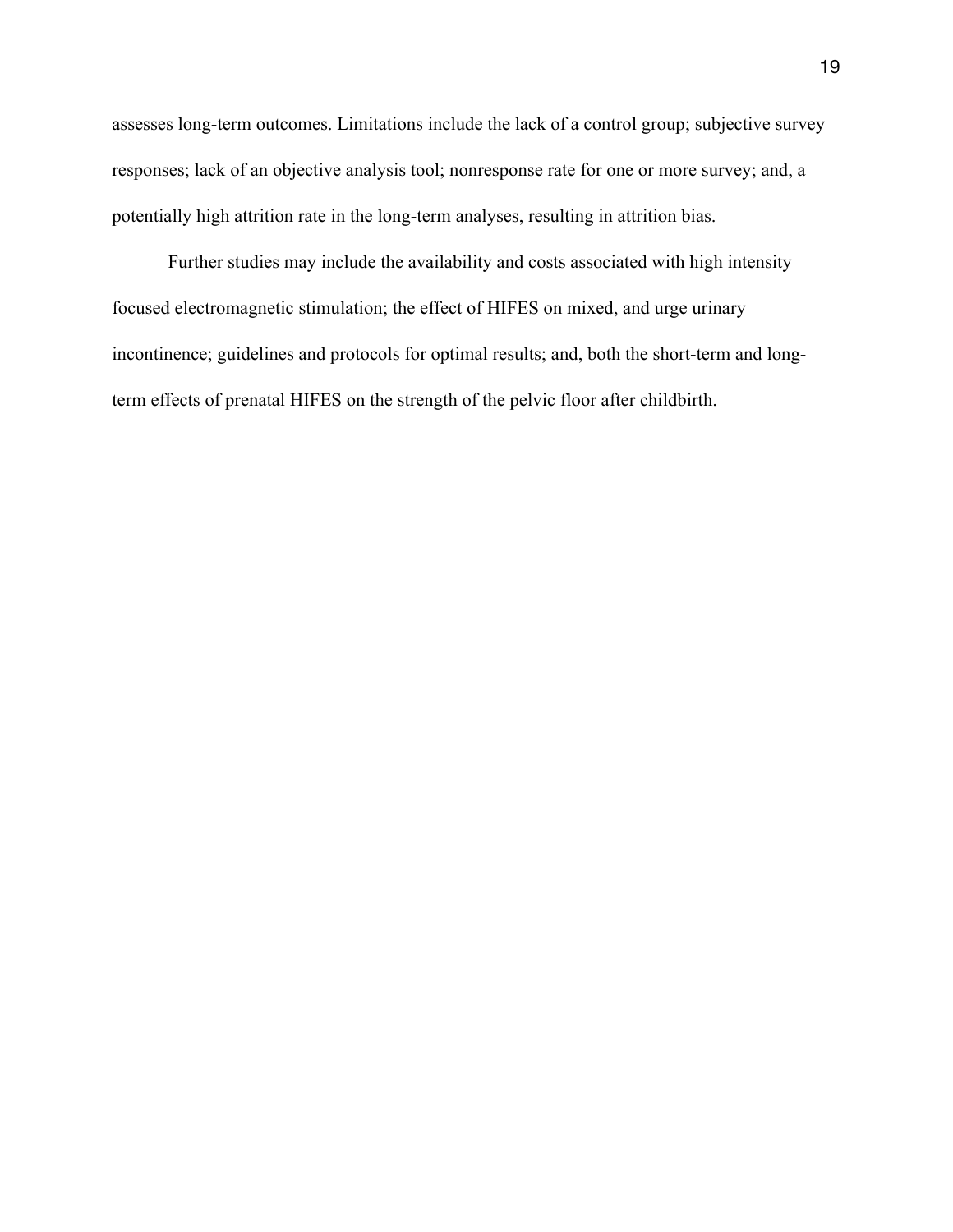#### **References**

- Beyar, N., & Groutz, A. (2015). Pelvic floor muscle training for female stress urinary incontinence: Five years outcomes. *Neurourology and Urodynamics*, *36*(1), 132–135. doi: 10.1002/nau.22888
- Grant, A., & Currie, S. (2020). Qualitative exploration of the acceptability of a postnatal pelvic floor muscle training intervention to prevent urinary incontinence. *BMC Womens Health*, *20*(1). doi: 10.1186/s12905-019-0878-z

Lewis, S. (2014). *Medical-surgical nursing* (9th ed.). St Louis: Mosby. (Lewis, 2014).

- Lim, R., Liong, M. L., Leong, W. S., Khan, N. A. K., & Yuen, K. H. (2015). Magnetic stimulation for stress urinary incontinence: study protocol for a randomized controlled trial. *Trials*, *16*(1). doi: 10.1186/s13063-015-0803-1
- Lowdermilk, Deitra Leonard, et al. Maternity & Womens Health Care. Elsevier, 2016.

(Lowdermilk, Perry, Cashion, Alden, & Olshansky 2016)

Marin Medical Aesthetics. (n.d.). Urinary Incontinence. Retrieved from

[https://www.Marimarinmedicalaesthetics.com/areas-of-concern/urinary-incontinence](https://www.marinmedicalaesthetics.com/areas-of-concern/urinary-incontinence/)/

- Sacomori, C., Berghmans, B., Mesters, I., Bie, R. D., & Cardoso, F. L. (2015). Strategies to enhance self-efficacy and adherence to home-based pelvic floor muscle exercises did not improve adherence in women with urinary incontinence: a randomised trial. *Journal of Physiotherapy*, *61*(4), 190–198. doi: 10.1016/j.jphys.2015.08.005
- Samuels, J. B., Pezzella, A., Berenholz, J., & Alinsod, R. (2019). Safety and Efficacy of a Non- Invasive High-Intensity Focused Electromagnetic Field (HIFEM) Device for Treatment